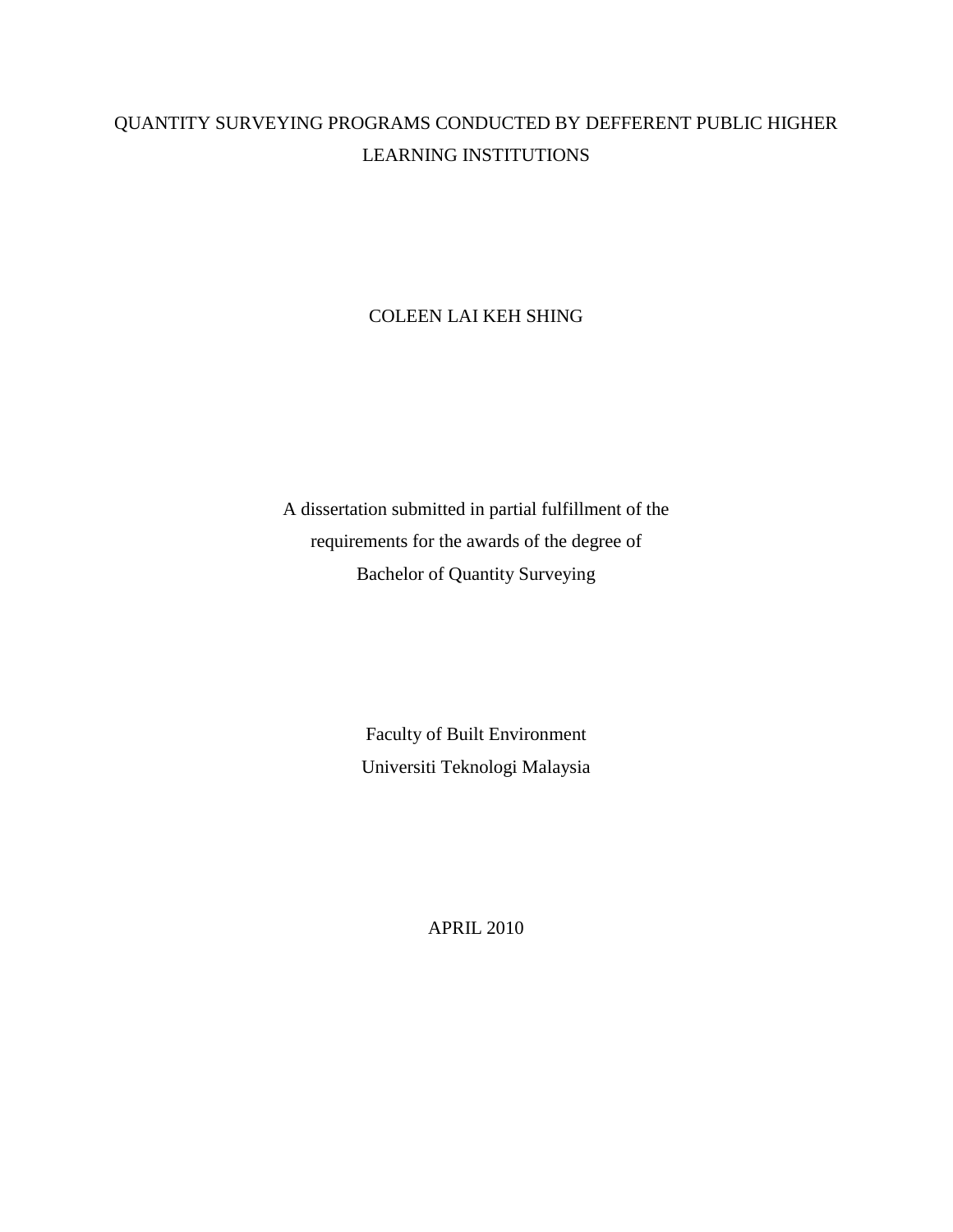## **ABSTRACT**

In Malaysia, either public or private Higher Learning Institutions that conduct Quantity Surveying Programs are mushrooming rapidly. Thus, the number of graduates produced is increased each year as well. This three to four years Quantity Surveying Programs (differ according to each Higher Learning Institution) take into account the implementation of hard skills and soft skills in students; yet the employers outside are not satisfied with the quality of the fresh graduates produced. Programs should go along with the market requirement. Hence, this study is meant to identify the differences in the curriculum of Quantity Surveying Programs conducted by different public Higher Learning Institutions in Malaysia. Five local Higher Learning Institutions are selected to study on their curriculum of Quantity Surveying Programs, namely Universiti Teknologi Malaysia (UTM), Universiti Malaya (UM), Universiti Sains Malaysia (USM), Universiti Islam Antarabangsa (UIA) and Universiti Teknologi MARA (UiTM). Secondary data is obtained from the Built Environment Faculty of each Higher Learning Institution. Qualitative documentary analysis is adopted in this study. The data is tabulated and analyze accordingly. From this study, it can be concluded that the curriculum of Quantity Surveying Programs conducted by each Higher Learning Institution is different from the aspect of program structure, duration, total credit hours, length and schedule of industrial training, courses, dissertation, language, learning outcomes and assessment methods. Appropriate steps must be taken to polish up the curriculum of Quantity Surveying Programs conducted by each Higher Learning Institution in order to improve the graduates' quality.